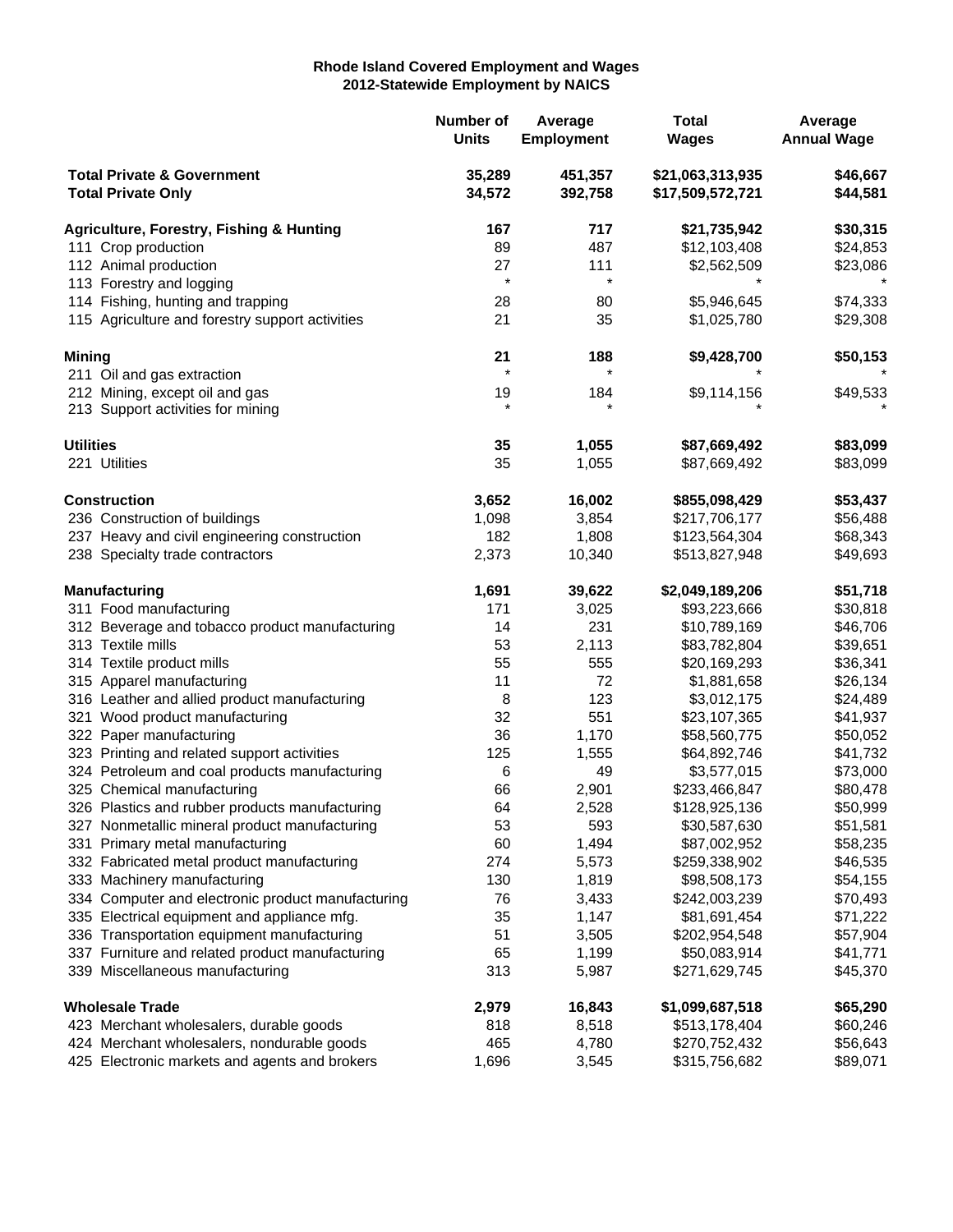## **Rhode Island Covered Employment and Wages 2012-Statewide Employment by NAICS**

|                     |                                                   | <b>Number of</b><br><b>Units</b> | Average<br><b>Employment</b> | <b>Total</b><br><b>Wages</b> | Average<br><b>Annual Wage</b> |
|---------------------|---------------------------------------------------|----------------------------------|------------------------------|------------------------------|-------------------------------|
| <b>Retail Trade</b> |                                                   | 3,812                            | 46,905                       | \$1,269,153,144              | \$27,058                      |
|                     | 441 Motor vehicle and parts dealers               | 403                              | 5,304                        | \$225,927,249                | \$42,596                      |
|                     | 442 Furniture and home furnishings stores         | 183                              | 1,219                        | \$38,635,354                 | \$31,694                      |
|                     | 443 Electronics and appliance stores              | 164                              | 1,089                        | \$41,616,529                 | \$38,215                      |
|                     | 444 Building material and garden supply stores    | 226                              | 3,553                        | \$115,666,771                | \$32,555                      |
|                     | 445 Food and beverage stores                      | 708                              | 11,922                       | \$256,331,433                | \$21,501                      |
|                     | 446 Health and personal care stores               | 337                              | 4,657                        | \$164,063,597                | \$35,229                      |
|                     | 447 Gasoline stations                             | 317                              | 1,815                        | \$39,440,725                 | \$21,730                      |
|                     | 448 Clothing and clothing accessories stores      | 478                              | 4,348                        | \$84,062,563                 | \$19,334                      |
|                     | 451 Sporting goods, hobby, book and music stores  | 186                              | 1,367                        | \$25,442,985                 | \$18,612                      |
|                     | 452 General merchandise stores                    | 154                              | 7,483                        | \$153,521,676                | \$20,516                      |
|                     | 453 Miscellaneous store retailers                 | 427                              | 2,596                        | \$58,294,310                 | \$22,455                      |
|                     | 454 Nonstore retailers                            | 234                              | 1,552                        | \$66,149,952                 | \$42,622                      |
|                     | <b>Transportation &amp; Warehousing</b>           | 689                              | 9,308                        | \$352,165,799                | \$37,835                      |
|                     | 481 Air transportation                            | 19                               | 343                          | \$13,871,538                 | \$40,442                      |
|                     | 482 Rail transportation                           | $\star$                          | $\star$                      |                              |                               |
|                     | 483 Water transportation                          | 9                                | 181                          | \$8,110,356                  | \$44,809                      |
|                     | 484 Truck transportation                          | 287                              | 2,202                        | \$101,127,862                | \$45,925                      |
|                     | 485 Transit and ground passenger transportation   | 97                               | 2,366                        | \$54,437,133                 | \$23,008                      |
|                     | 486 Pipeline transportation                       | 4                                | 46                           | \$3,314,873                  | \$72,062                      |
|                     | 487 Scenic and sightseeing transportation         | 47                               | 178                          | \$4,410,540                  | \$24,778                      |
|                     | 488 Support activities for transportation         | 133                              | 1,026                        | \$39,927,484                 | \$38,916                      |
|                     | 491 Postal service                                | 0                                | 0                            | \$0                          | \$0                           |
|                     | 492 Couriers and messengers                       | 65                               | 1,642                        | \$69,331,256                 | \$42,224                      |
|                     | 493 Warehousing and storage                       | 29                               | 1,319                        | \$57,455,348                 | \$43,560                      |
|                     | <b>Information</b>                                | 770                              | 9,565                        | \$639,572,538                | \$66,866                      |
|                     | 511 Publishing industries, except Internet        | 251                              | 2,159                        | \$159,304,455                | \$73,786                      |
|                     | 512 Motion picture and sound recording industries | 109                              | 565                          | \$15,109,989                 | \$26,743                      |
|                     | 515 Broadcasting, except Internet                 | 36                               | 646                          | \$35,625,606                 | \$55,148                      |
|                     | 516 Internet publishing and broadcasting          | $\pmb{0}$                        | 0                            | \$0                          | \$0                           |
|                     | 517 Telecommunications                            | 156                              | 2,638                        | \$197,801,622                | \$74,982                      |
|                     | 518 ISPs, search portals, and data processing     | 119                              | 2,945                        | \$210,455,070                | \$71,462                      |
|                     | 519 Other information services                    | 102                              | 613                          | \$21,275,796                 | \$34,708                      |
|                     | <b>Finance &amp; Insurance</b>                    | 1,538                            | 23,311                       | \$1,912,110,187              | \$82,026                      |
|                     | 521 Monetary authorities - central bank           | 0                                | 0                            | \$0                          | \$0                           |
|                     | 522 Credit intermediation and related activities  | 536                              | 9,556                        | \$596,096,259                | \$62,379                      |
|                     | 523 Securities, commodity contracts, investments  | 273                              | 4,642                        | \$687,202,739                | \$148,040                     |
|                     | 524 Insurance carriers and related activities     | 683                              | 8,961                        | \$616,893,779                | \$68,842                      |
|                     | 525 Funds, trusts, and other financial vehicles   | 47                               | 151                          | \$11,917,410                 | \$78,923                      |
|                     | <b>Real Estate, Rental &amp; Leasing</b>          | 1,056                            | 5,782                        | \$232,310,651                | \$40,178                      |
|                     | 531 Real estate                                   | 837                              | 4,247                        | \$175,079,437                | \$41,224                      |
|                     | 532 Rental and leasing services                   | 207                              | 1,475                        | \$53,124,895                 | \$36,017                      |
|                     | 533 Lessors of nonfinancial intangible assets     | 12                               | 60                           | \$4,106,319                  | \$68,439                      |
|                     | <b>Professional &amp; Technical Services</b>      | 4,315                            | 21,472                       | \$1,414,062,110              | \$65,856                      |
|                     | 541 Professional and technical services           | 4,315                            | 21,472                       | \$1,414,062,110              | \$65,856                      |
|                     | <b>Management of Companies &amp; Enterprise</b>   | 268                              | 10,513                       | \$1,170,924,190              | \$111,379                     |
|                     | 551 Management of companies and enterprises       | 268                              | 10,513                       | \$1,170,924,190              | \$111,379                     |